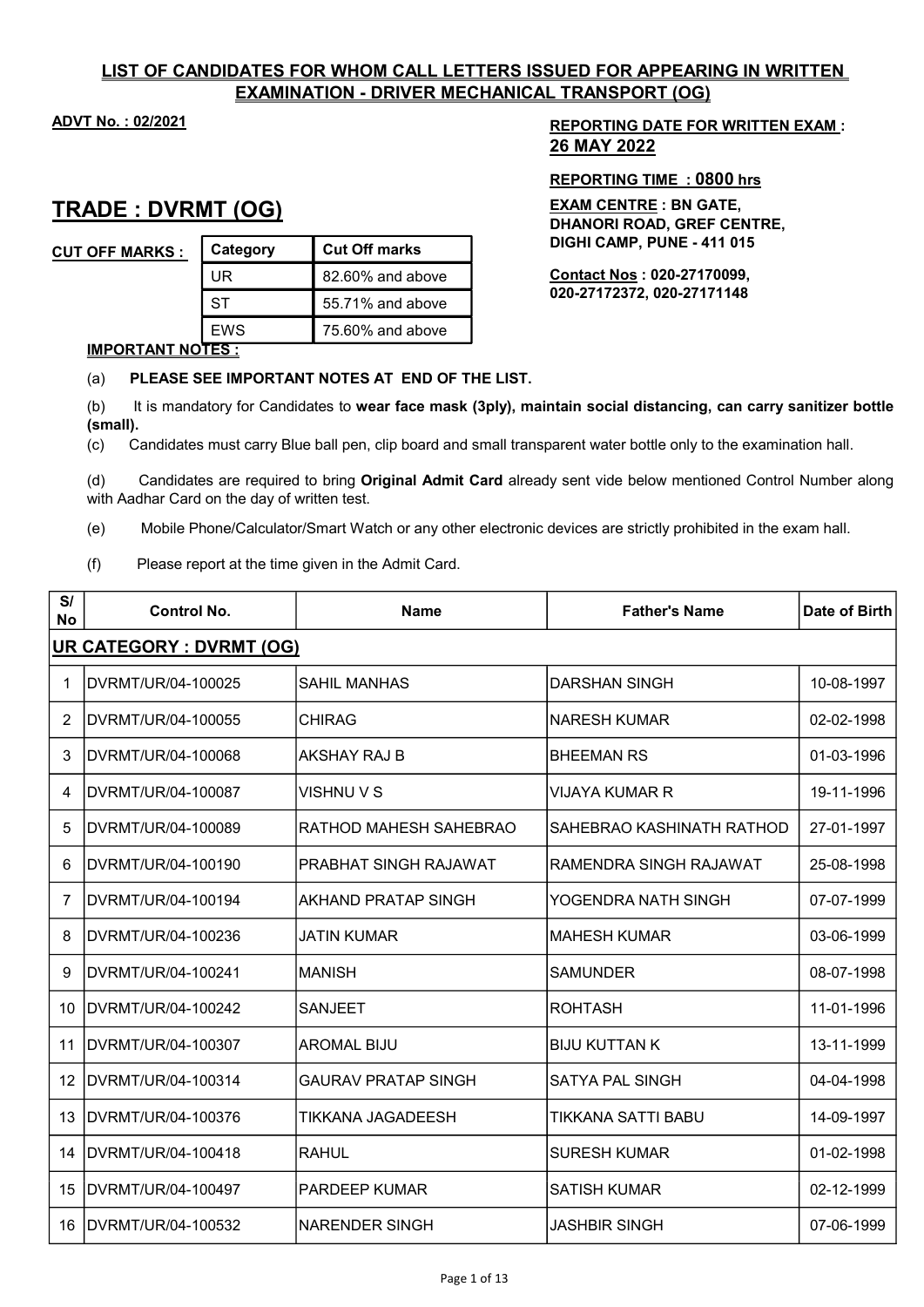| S/<br>No | <b>Control No.</b>  | <b>Name</b>            | <b>Father's Name</b>      | Date of Birth |
|----------|---------------------|------------------------|---------------------------|---------------|
| 17       | DVRMT/UR/04-100542  | <b>KAMAL SINGH</b>     | <b>SATYA PRAKASH</b>      | 22-07-1999    |
| 18       | IDVRMT/UR/04-100586 | <b>NIKHIL PAL</b>      | <b>SUGREEV PAL</b>        | 10-07-2001    |
| 19       | DVRMT/UR/04-100588  | <b>SANDEEP SINGH</b>   | <b>AMRIK SINGH</b>        | 02-08-2000    |
| 20       | DVRMT/UR/04-100604  | <b>SACHIN KUMAR</b>    | <b>JAI BHAGWAN</b>        | 14-02-1998    |
| 21       | IDVRMT/UR/04-100615 | <b>ROHIT</b>           | <b>BHIM SINGH</b>         | 24-04-1999    |
| 22       | DVRMT/UR/04-100632  | <b>VIKASH</b>          | <b>VINOD</b>              | 26-12-1995    |
| 23       | IDVRMT/UR/04-100650 | KOLASE DIGVIJAY RANJIT | KOLASE RANJIT UMAJI       | 04-11-1998    |
| 24       | IDVRMT/UR/04-100664 | <b>KAPIL DEV</b>       | <b>ATTAR SINGH</b>        | 25-12-1997    |
| 25       | IDVRMT/UR/04-100666 | <b>VIKAS</b>           | <b>BIJENDER</b>           | 12-07-1999    |
| 26       | IDVRMT/UR/04-100675 | <b>JITENDER</b>        | <b>OM PRAKASH</b>         | 28-04-2000    |
| 27       | IDVRMT/UR/04-100682 | SONU                   | <b>RAVINDER SINGH</b>     | 27-04-2000    |
| 28       | IDVRMT/UR/04-100700 | <b>AMAL KUMAR S</b>    | <b>SUBHASH KUMAR</b>      | 26-06-1999    |
| 29       | IDVRMT/UR/04-100714 | <b>DILEEP KUMAR</b>    | <b>LALLAN YADAV</b>       | 01-01-2000    |
| 30       | IDVRMT/UR/04-100724 | DHEERAJ KUMAR          | <b>PRAMOD KUMAR SINGH</b> | 25-02-1999    |
| 31       | DVRMT/UR/04-100725  | ANKIT                  | <b>MAHABIR</b>            | 16-03-1999    |
| 32       | DVRMT/UR/04-100738  | <b>DEEPAK KUMAR</b>    | <b>RAMAVTAR</b>           | 01-10-1999    |
| 33       | DVRMT/UR/04-100759  | AMIT                   | <b>SATBIR</b>             | 30-12-1999    |
| 34       | DVRMT/UR/04-100767  | SINTO VT               | THIMOTHY V P              | 14-04-1996    |
| 35       | DVRMT/UR/04-100775  | <b>PAWAN KUMAR</b>     | <b>SHRIRAM</b>            | 01-07-1998    |
| 36       | DVRMT/UR/04-100785  | <b>YOGESH</b>          | <b>JITENDER</b>           | 10-07-1999    |
| 37       | DVRMT/UR/04-100804  | <b>NITESH</b>          | <b>SHRI KRISHAN</b>       | 07-12-1997    |
| 38       | IDVRMT/UR/04-100830 | SANDEEP                | <b>DILBAG SINGH</b>       | 30-11-1995    |
| 39       | DVRMT/UR/04-100835  | PATIL MAHESH SANJAY    | SANJAY VASANT PATIL       | 01-09-1997    |
| 40       | IDVRMT/UR/04-100894 | <b>VIKRAM</b>          | <b>MAHINDER</b>           | 20-12-1997    |
| 41       | DVRMT/UR/04-100913  | <b>PRADEEP</b>         | <b>RAMKUMAR</b>           | 05-07-1995    |
| 42       | DVRMT/UR/04-100923  | VIKASH                 | <b>HARISH KUMAR</b>       | 13-09-2000    |
| 43       | IDVRMT/UR/04-100925 | <b>ARUN YADAV</b>      | <b>GOPAL YADAV</b>        | 15-05-1998    |
| 44       | IDVRMT/UR/04-100949 | <b>MANJEET KUMAR</b>   | JAIBHAGWAN                | 02-04-1996    |
| 45       | IDVRMT/UR/04-100976 | ASHISH CHAUDHARY       | <b>BAHADUR SINGH</b>      | 01-07-1999    |
| 46       | IDVRMT/UR/04-101016 | <b>ARPIT CHADDA</b>    | <b>NARESH CHADDA</b>      | 19-06-2000    |
| 47       | DVRMT/UR/04-101031  | AKSHAY DAS H           | <b>HARIDAS B</b>          | 06-06-2000    |
| 48       | DVRMT/UR/04-101106  | <b>SUNIL KUMAR</b>     | <b>KAMODH SINGH</b>       | 12-06-1998    |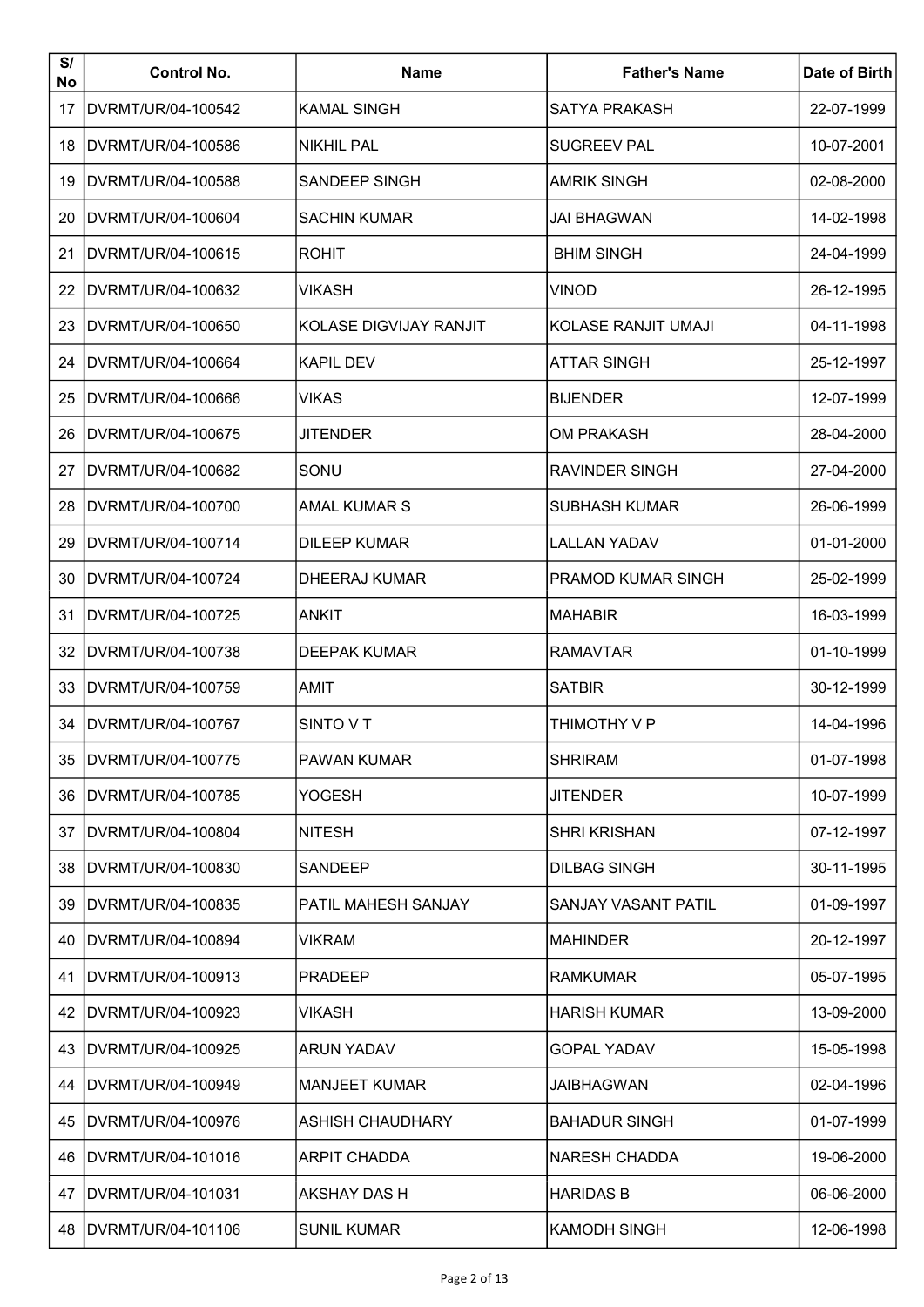| S/<br>No | <b>Control No.</b>  | <b>Name</b>                | <b>Father's Name</b>       | Date of Birth |
|----------|---------------------|----------------------------|----------------------------|---------------|
| 49       | DVRMT/UR/04-101140  | ATUL KUMAR YADAV           | KAILASH SINGH              | 29-07-1997    |
| 50       | DVRMT/UR/04-101141  | PRAVENDRA PAL              | <b>NARSINGH PAL</b>        | 10-10-2000    |
| 51       | DVRMT/UR/04-101183  | <b>BRIJESH KUMAR</b>       | <b>VIJAY KUMAR YADAV</b>   | 10-07-2000    |
| 52       | DVRMT/UR/04-101188  | RAKESH BHASKAR PATIL       | <b>BHASKAR BHIKA PATIL</b> | 15-01-1999    |
| 53       | DVRMT/UR/04-101212  | <b>DINESH KUMAR</b>        | <b>MUKESH KUMAR</b>        | 10-05-1998    |
| 54       | IDVRMT/UR/04-101229 | LOKESH KUMAR YADAV         | DALCHAND YADAV             | 01-07-1996    |
| 55       | IDVRMT/UR/04-101234 | <b>MANOJ CHAHAL</b>        | <b>PREM SINGH</b>          | 13-04-2000    |
| 56       | IDVRMT/UR/04-101277 | <b>HARIKRISHNAN U S</b>    | <b>UNNIKRISHAN</b>         | 28-03-1995    |
| 57       | IDVRMT/UR/04-101280 | DINESH KUMAR               | <b>JITENDER</b>            | 10-08-1997    |
| 58       | DVRMT/UR/04-101307  | <b>MANU DHANKAR</b>        | <b>SUKHBEER SINGH</b>      | 25-08-1998    |
| 59       | IDVRMT/UR/04-101337 | <b>MOHIT PARMAR</b>        | <b>KANWARPAL</b>           | 26-02-1996    |
| 60       | IDVRMT/UR/04-101364 | <b>AJIT</b>                | <b>ROSHAN LAL</b>          | 10-09-1998    |
| 61       | IDVRMT/UR/04-101378 | <b>VIKAS</b>               | <b>MANMOHAN</b>            | 16-08-1997    |
| 62       | IDVRMT/UR/04-101385 | JADHAO ABHAY VISHVANATH    | <b>VISHVANATH</b>          | 08-02-1998    |
| 63       | DVRMT/UR/04-101407  | <b>AMIT YADAV</b>          | <b>DEEPCHAND</b>           | 22-08-1998    |
| 64       | DVRMT/UR/04-101422  | VIKASH KUMAR               | <b>ARJUN SINGH</b>         | 02-04-2001    |
| 65       | DVRMT/UR/04-101495  | <b>MOHIT</b>               | <b>KISHORI LAL</b>         | 29-10-1998    |
| 66       | DVRMT/UR/04-101543  | <b>ROHITH S S</b>          | SIVASANKARA PILLAI N       | 04-01-2001    |
| 67       | DVRMT/UR/04-101578  | <b>VISHNU SURESH</b>       | <b>SURESH K</b>            | 23-05-1998    |
| 68       | DVRMT/UR/04-101730  | VIKASH                     | <b>BAJRANG LAL</b>         | 23-09-1998    |
| 69       | DVRMT/UR/04-101731  | SURENDER SINGH             | <b>PURAN SINGH</b>         | 15-07-1999    |
| 70       | DVRMT/UR/04-101748  | DEEPAK YADAV               | <b>JAGDISH PARSAD</b>      | 24-12-1998    |
| 71       | DVRMT/UR/04-101822  | BHARASKAR RAVIRAJ TRAMBAK  | TRAMBAK BHARASKAR          | 24-10-1997    |
| 72       | DVRMT/UR/04-101846  | <b>AKSHAY</b>              | <b>RAJBIR</b>              | 10-08-1996    |
| 73       | DVRMT/UR/04-101854  | ANKIT KUMAR RAVAL          | <b>SURESH BHAI</b>         | 23-02-1996    |
| 74       | DVRMT/UR/04-101906  | HARISH                     | <b>SHRIKRISHAN</b>         | 08-02-1998    |
| 75       | DVRMT/UR/04-101985  | <b>KAPIL</b>               | <b>ASHOK KUMAR</b>         | 14-11-2000    |
| 76       | DVRMT/UR/04-102016  | LATNEKAR ABHIJIT DHONDIRAM | <b>DHONDIRAM</b>           | 23-10-1999    |
| 77       | DVRMT/UR/04-102036  | <b>AMAR</b>                | <b>RAMPHAL</b>             | 08-07-1999    |
| 78       | DVRMT/UR/04-102073  | <b>RAHUL</b>               | <b>HAWA SINGH</b>          | 01-02-1998    |
| 79       | DVRMT/UR/04-102096  | VISHNU A                   | <b>AJIKUMAR B</b>          | 04-08-1997    |
| 80       | DVRMT/UR/04-102097  | <b>ANANDHU A</b>           | <b>AJIKUMAR B</b>          | 10-08-1999    |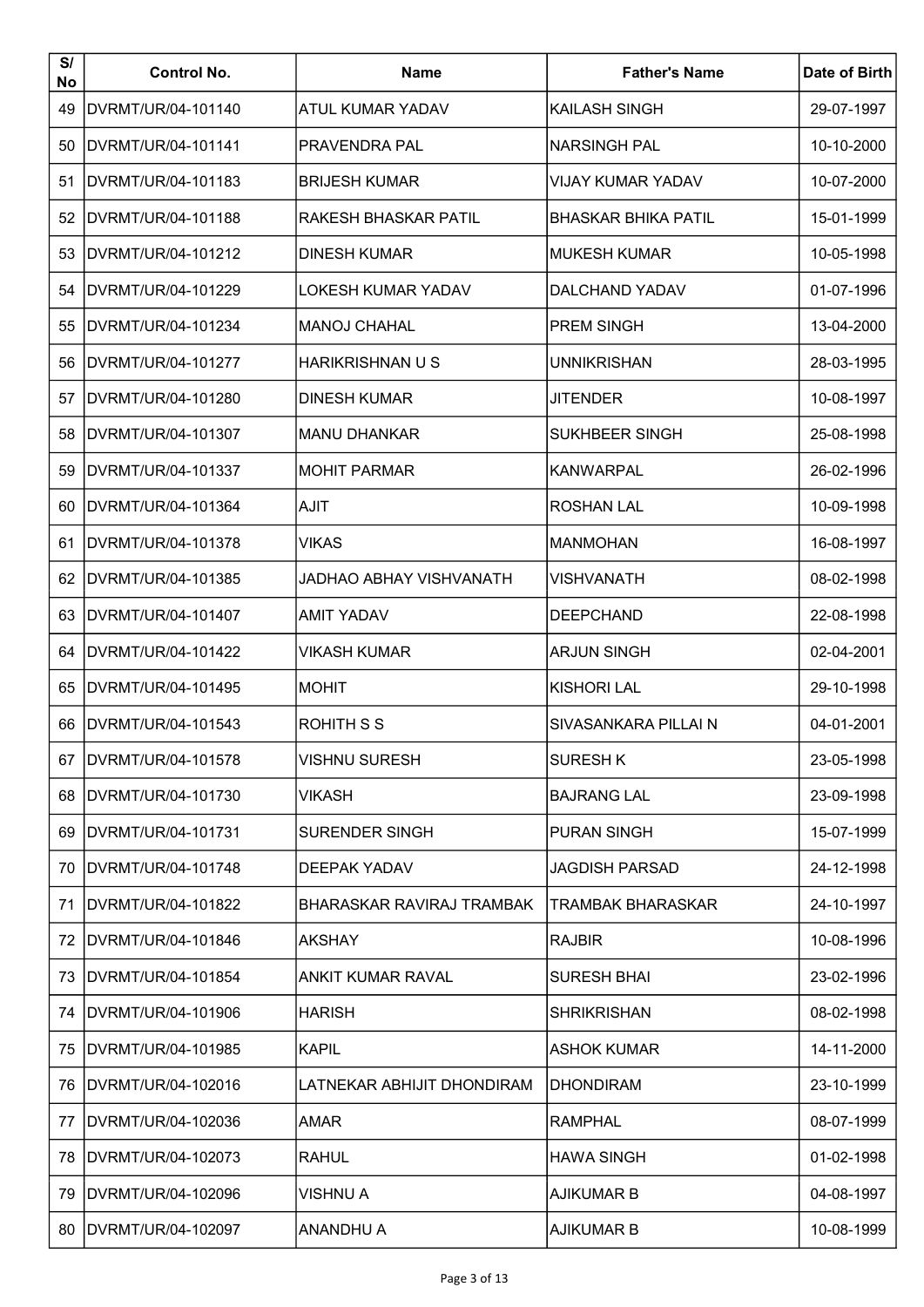| S/<br>No | <b>Control No.</b>       | <b>Name</b>             | <b>Father's Name</b>        | Date of Birth |
|----------|--------------------------|-------------------------|-----------------------------|---------------|
| 81       | DVRMT/UR/04-102140       | SHIVANKAR NITIN AJABRAO | AJABRAO JANRAO SHIVANKAR    | 05-02-1995    |
| 82       | DVRMT/UR/04-102143       | <b>ABHAY PANDEY</b>     | <b>GAUTAM PANDEY</b>        | 17-06-2001    |
| 83       | DVRMT/UR/04-102144       | <b>YASHBIR</b>          | <b>BHUDEV</b>               | 01-01-2000    |
| 84       | DVRMT/UR/04-102172       | <b>DEEPAK</b>           | <b>RAJENDER</b>             | 20-11-1998    |
| 85       | DVRMT/UR/04-102211       | <b>PARVEEN KUMAR</b>    | <b>VIJENDER SINGH</b>       | 17-10-1997    |
| 86       | DVRMT/UR/04-102248       | <b>DEEPAK KUMAR</b>     | <b>BABU LAL</b>             | 08-06-1999    |
| 87       | IDVRMT/UR/04-102278      | <b>VIKAS</b>            | <b>BALJEET</b>              | 17-06-1996    |
| 88       | DVRMT/UR/04-102299       | ANIL                    | <b>BAJE SINGH</b>           | 20-01-1998    |
| 89       | IDVRMT/UR/04-102321      | <b>SHUBHAM</b>          | <b>SUNIL KUMAR</b>          | 09-03-1999    |
| 90       | DVRMT/UR/04-102322       | SURENDAR SINGH JAKHAR   | URJA RAM JAKHAR             | 01-05-1996    |
| 91       | DVRMT/UR/04-102325       | <b>RAHUL SINGH</b>      | <b>FIROZ SINGH</b>          | 05-05-1998    |
| 92       | IDVRMT/UR/04-102377      | <b>ANIL</b>             | <b>VIJAY SINGH</b>          | 30-03-1998    |
| 93       | IDVRMT/UR/04-102381      | SANJAY KUMAR PRAJAPATI  | JAISHANKAR PRASAD           | 08-04-1999    |
| 94       | DVRMT/UR/04-102532       | <b>ADITYA SINGH</b>     | <b>SANTPRAKASH SINGH</b>    | 15-11-1998    |
| 95       | DVRMT/UR/04-102535       | <b>NIVESH</b>           | <b>DEVENDER SINGH</b>       | 23-01-1998    |
| 96       | DVRMT/UR/04-102578       | <b>VIKRAM</b>           | <b>MANGTU RAM</b>           | 29-12-1995    |
| 97       | DVRMT/UR/04-102601       | <b>MANJEET</b>          | <b>SHER SINGH</b>           | 16-12-1998    |
| 98       | DVRMT/UR/04-102626       | <b>ANIL</b>             | <b>SATBIR</b>               | 05-04-1998    |
| 99       | DVRMT/UR/04-102657       | <b>ROHIT KUMAR</b>      | <b>TARSEM LAL</b>           | 17-03-1998    |
|          | 100   DVRMT/UR/04-102662 | <b>JHANKAR YADAV</b>    | <b>AKBAR SINGH YADAV</b>    | 07-05-1999    |
|          | 101   DVRMT/UR/04-102680 | PATIL PRAFULLA MADHUKAR | <b>MADHUKAR BHIKA PATIL</b> | 14-11-2000    |
|          | 102   DVRMT/UR/04-102706 | AJAY KUMAR              | <b>KARAMVEER</b>            | 17-10-1997    |
|          | 103   DVRMT/UR/04-102737 | <b>VIKRAM YADAV</b>     | <b>NARESH KUMAR</b>         | 02-04-1999    |
|          | 104   DVRMT/UR/04-102770 | IAHIRE NAYAN VISHRAM    | VISHRAM LAXMAN AHIRE        | 23-07-2000    |
|          | 105   DVRMT/UR/04-102789 | <b>NARENDER</b>         | <b>SATPAL</b>               | 14-11-1995    |
|          | 106   DVRMT/UR/04-102796 | ANKIT                   | VINOD                       | 08-02-2000    |
|          | 107   DVRMT/UR/04-102832 | ASHOK KUMAR             | <b>INDER SINGH</b>          | 09-11-1998    |
|          | 108   DVRMT/UR/04-102876 | RAHUL KUMAR             | NAWAB SINGH                 | 01-03-1998    |
|          | 109   DVRMT/UR/04-102953 | <b>AKHIL SC</b>         | <b>SURAJAN</b>              | 29-05-1997    |
|          | 110   DVRMT/UR/04-102978 | <b>SARATH KUMAR S</b>   | <b>SANTHOSH KUMAR P</b>     | 10-01-2001    |
|          | 111   DVRMT/UR/04-103036 | <b>AJIT</b>             | <b>DIWAN</b>                | 01-06-1997    |
|          | 112   DVRMT/UR/04-103038 | <b>RAJIV</b>            | <b>SHAMSHER</b>             | 17-04-1996    |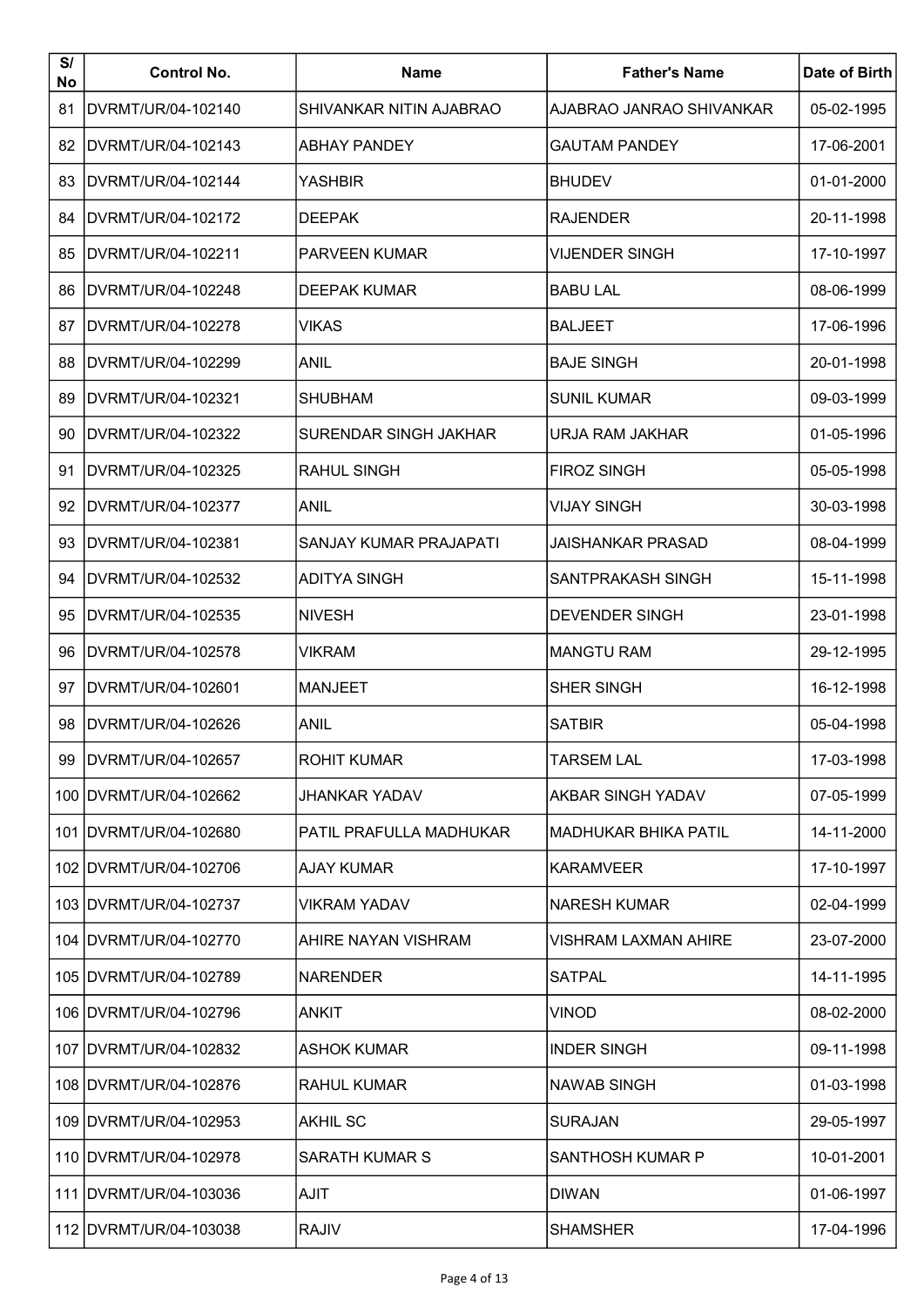| S/<br>No | <b>Control No.</b>       | Name                       | <b>Father's Name</b>        | Date of Birth |
|----------|--------------------------|----------------------------|-----------------------------|---------------|
|          | 113 DVRMT/UR/04-103048   | <b>SARJEET</b>             | <b>OMPRAKASH</b>            | 07-03-1999    |
|          | 114 IDVRMT/UR/04-103062  | <b>RAJAT</b>               | <b>BALBIR</b>               | 20-08-1996    |
|          | 115 DVRMT/UR/04-103068   | <b>NAVNEET</b>             | <b>SUBHASH CHANDER</b>      | 25-10-1998    |
|          | 116 IDVRMT/UR/04-103160  | <b>SANJEET</b>             | <b>RAMAVTAR</b>             | 20-09-1997    |
|          | 117 DVRMT/UR/04-103179   | <b>MAHESH</b>              | <b>SATAYVIR SINGH</b>       | 28-09-1997    |
|          | 118 IDVRMT/UR/04-103183  | <b>RAJEEV KANNAUJIYA</b>   | ASHOK KANNAUJIYA            | 07-08-2001    |
|          | 119 IDVRMT/UR/04-103229  | <b>NITIN</b>               | <b>SHYAM SUNDER</b>         | 16-03-1997    |
|          | 120 IDVRMT/UR/04-103241  | ASHISH KUMAR               | <b>BABU RAM</b>             | 08-10-1995    |
|          | 121 DVRMT/UR/04-103247   | <b>RAKESH CHOUDHARY</b>    | <b>KRISHAN PAL SINGH</b>    | 08-09-1998    |
|          | 122 DVRMT/UR/04-103266   | <b>DEEPAK</b>              | <b>SATPAL</b>               | 22-12-1999    |
|          | 123 DVRMT/UR/04-103274   | <b>PAWAN KUMAR</b>         | <b>MANIRAM</b>              | 16-06-1999    |
|          | 124 IDVRMT/UR/04-103336  | <b>AJAY KUMAR</b>          | <b>SANJAY KUMAR</b>         | 15-08-1999    |
|          | 125 IDVRMT/UR/04-103352  | MANISH                     | <b>PARMANAND</b>            | 18-10-1997    |
|          | 126 IDVRMT/UR/04-103375  | <b>SATYENDRA THAKUR</b>    | <b>BRIJANANDAN THAKUR</b>   | 12-04-1997    |
|          | 127   DVRMT/UR/04-103379 | <b>MAHENDER SINGH</b>      | <b>HARI SINGH</b>           | 10-05-1995    |
|          | 128   DVRMT/UR/04-103385 | <b>ANKUR</b>               | <b>RAMPHAL</b>              | 07-02-2000    |
|          | 129   DVRMT/UR/04-103410 | <b>SUNIL YADAV</b>         | <b>BHOLA YADAV</b>          | 15-08-1998    |
|          | 130 DVRMT/UR/04-103437   | <b>ANKUSH</b>              | <b>WAZEER SINGH</b>         | 29-10-1997    |
|          | 131 DVRMT/UR/04-103442   | <b>ANKIT YADAV</b>         | SATYPAL YADAV               | 20-07-2000    |
|          | 132 DVRMT/UR/04-103460   | <b>BADARE ALAM</b>         | PHOOL MOHAMMAD              | 05-07-1998    |
|          | 133   DVRMT/UR/04-103487 | <b>KARAN SINGH</b>         | <b>KARTAR SINGH</b>         | 07-02-1998    |
|          | 134 DVRMT/UR/04-103502   | VIJAY                      | <b>JAGDISH</b>              | 29-02-1996    |
|          | 135   DVRMT/UR/04-103529 | <b>MASTANA</b>             | <b>NATWARLAL</b>            | 05-07-2001    |
|          | 136 IDVRMT/UR/04-103574  | <b>MANISH</b>              | VEDPAL                      | 13-10-1998    |
|          | 137   DVRMT/UR/04-103583 | <b>PAWAN KUMAR</b>         | <b>RANDHIR SINGH</b>        | 06-08-1995    |
|          | 138   DVRMT/UR/04-103655 | <b>PUSHPENDER KUMAR</b>    | <b>LEELA RAM</b>            | 10-02-2000    |
|          | 139 IDVRMT/UR/04-103689  | <b>NAVJIT SINGH</b>        | <b>KRISHAN KUMAR</b>        | 25-04-1998    |
|          | 140 DVRMT/UR/04-103693   | <b>PRAVEEN</b>             | <b>OMPARKASH</b>            | 06-09-1995    |
|          | 141 IDVRMT/UR/04-103712  | <b>VIKASH YADAV</b>        | <b>BHARAT</b>               | 15-04-1996    |
|          | 142 DVRMT/UR/04-103713   | <b>PATIL VIKAS VISHWAS</b> | <b>VISHWAS DHONDI PATIL</b> | 31-10-1995    |
|          | 143 DVRMT/UR/04-103722   | <b>RUPESH YADAV</b>        | <b>BALWANT SINGH</b>        | 31-12-1995    |
|          | 144   DVRMT/UR/04-103745 | SWATANTRA YADAV            | <b>ASHOK YADAV</b>          | 15-08-1998    |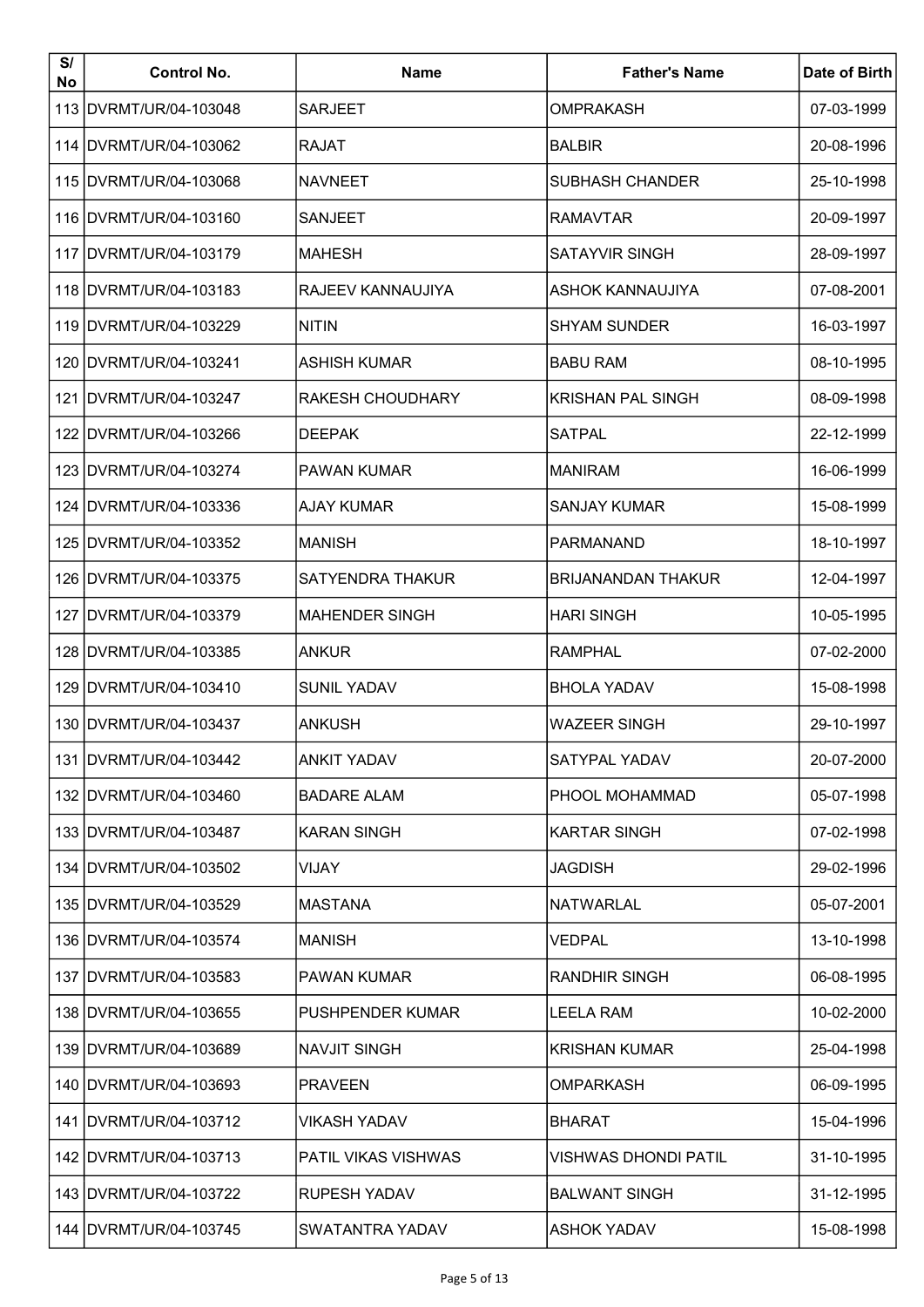| S/<br>No | <b>Control No.</b>              | <b>Name</b>                                  | <b>Father's Name</b>      | Date of Birth |
|----------|---------------------------------|----------------------------------------------|---------------------------|---------------|
|          | 145   DVRMT/UR/04-103774        | <b>JASWANT SINGH</b>                         | <b>ANIL KUMAR</b>         | 15-04-1997    |
|          | 146 DVRMT/UR/04-103896          | <b>KULDEEP</b>                               | <b>KUMAR SINGH</b>        | 04-10-1996    |
|          | 147   DVRMT/UR/04-103908        | YASHVEER SINGH                               | <b>VIJAY SINGH</b>        | 03-09-1997    |
|          | 148 DVRMT/UR/04-103938          | <b>VINAY YADAV</b>                           | <b>BALWANT SINGH</b>      | 31-08-1999    |
|          | 149 DVRMT/UR/04-103986          | <b>AJIT KUMAR</b>                            | <b>HARI RAM</b>           | 14-07-2000    |
|          | 150 DVRMT/UR/04-104004          | <b>PRAVEEN</b>                               | <b>SUKHBIR</b>            | 06-12-1995    |
|          | 151 IDVRMT/UR/04-104017         | KARTIK MISHRA                                | <b>SUDHIR MISHRA</b>      | 15-11-1997    |
|          | 152 DVRMT/UR/04-104028          | <b>PARVEEN KUMAR</b>                         | <b>BHARAT SINGH</b>       | 01-07-1998    |
|          | 153 DVRMT/UR/04-104071          | <b>RAJDEEP SINGH</b>                         | <b>PALWINDER SINGH</b>    | 01-07-1997    |
|          | 154 DVRMT/UR/04-104123          | <b>NARESH KUMAR</b>                          | DATA RAM                  | 14-08-2000    |
|          | 155 DVRMT/UR/04-104171          | <b>DINESH KUMAR</b>                          | <b>SHEEL KUMAR</b>        | 06-04-1998    |
|          | 156 DVRMT/UR/04-104190          | <b>KARNAIL</b>                               | <b>MANGE RAM</b>          | 15-11-1997    |
|          | 157 IDVRMT/UR/04-104203         | ANANDAKRISHNAN G                             | KRISHNAN GOPALA NAIR      | 13-10-1997    |
|          | 158   DVRMT/UR/04-104234        | <b>VIKRAM KUMAR</b>                          | <b>SANDEEP SINGH</b>      | 15-06-1997    |
|          | 159   DVRMT/UR/04-104262        | <b>BABLU KUMAR PANDEY</b>                    | UMASHANKAR PANDEY         | 30-05-1997    |
|          | 160   DVRMT/UR/04-104279        | GS-196583X MSWCOOK<br><b>ABHISHEK SHARMA</b> | <b>RAJENDRA SHARMA</b>    | 05-07-1990    |
|          | <b>ST CATEGORY : DVRMT (OG)</b> |                                              |                           |               |
|          | 161 DVRMT/ST/04-300001          | <b>RASIKA SINKU</b>                          | <b>SONARAM SINKU</b>      | 02-06-1991    |
|          | 162   DVRMT/ST/04-300004        | YALLESH KAREPPA MALAGI                       | <b>KAREPPA MALAGI</b>     | 14-11-1997    |
|          | 163 DVRMT/ST/04-300008          | <b>BHOJ RAJ MEENA</b>                        | NAND LAL MEENA            | 15-01-1993    |
|          | 164   DVRMT/ST/04-300010        | <b>DEVENDRA GOND</b>                         | SURESH PRASAD GOND        | 21-02-1998    |
|          | 165   DVRMT/ST/04-300016        | DARAVATHU CHANTI                             | DARAVATHU LACHYA          | 15-06-1991    |
|          | 166   DVRMT/ST/04-300019        | <b>BHUKYA RAMESH</b>                         | <b>BHUKYA SOMANI</b>      | 01-01-1995    |
|          | 167   DVRMT/ST/04-300031        | SHIV CHARAN MEENA                            | <b>HARI RAM MEENA</b>     | 05-03-2001    |
|          | 168   DVRMT/ST/04-300042        | <b>SHIVARAJ VC</b>                           | CHANDRASHEKHAR AIAH V     | 05-03-1997    |
|          | 169   DVRMT/ST/04-300043        | <b>PALLIBOI RAJ KUMAR</b>                    | PALLIBOI BHEEMA           | 28-03-1997    |
|          | 170   DVRMT/ST/04-300045        | SHAH ALI                                     | <b>ASMAIL MOHD</b>        | 02-08-1997    |
|          | 171   DVRMT/ST/04-300047        | SIKANDAR SINGH                               | <b>CHANDRABHAN SINGH</b>  | 14-12-1999    |
|          | 172   DVRMT/ST/04-300055        | TADAVI AKIL BABU                             | <b>TADAVI BABU BASHIR</b> | 05-07-1995    |
|          | 173   DVRMT/ST/04-300061        | <b>SANDEEP ORAON</b>                         | PUNAI ORAON               | 28-01-1995    |
|          | 174   DVRMT/ST/04-300064        | <b>MOHD ZAMEER</b>                           | MOHD JAMEEL               | 01-01-1995    |
|          | 175   DVRMT/ST/04-300066        | <b>ANKUSH KUMAR</b>                          | ANGREJ SINGH              | 21-03-1997    |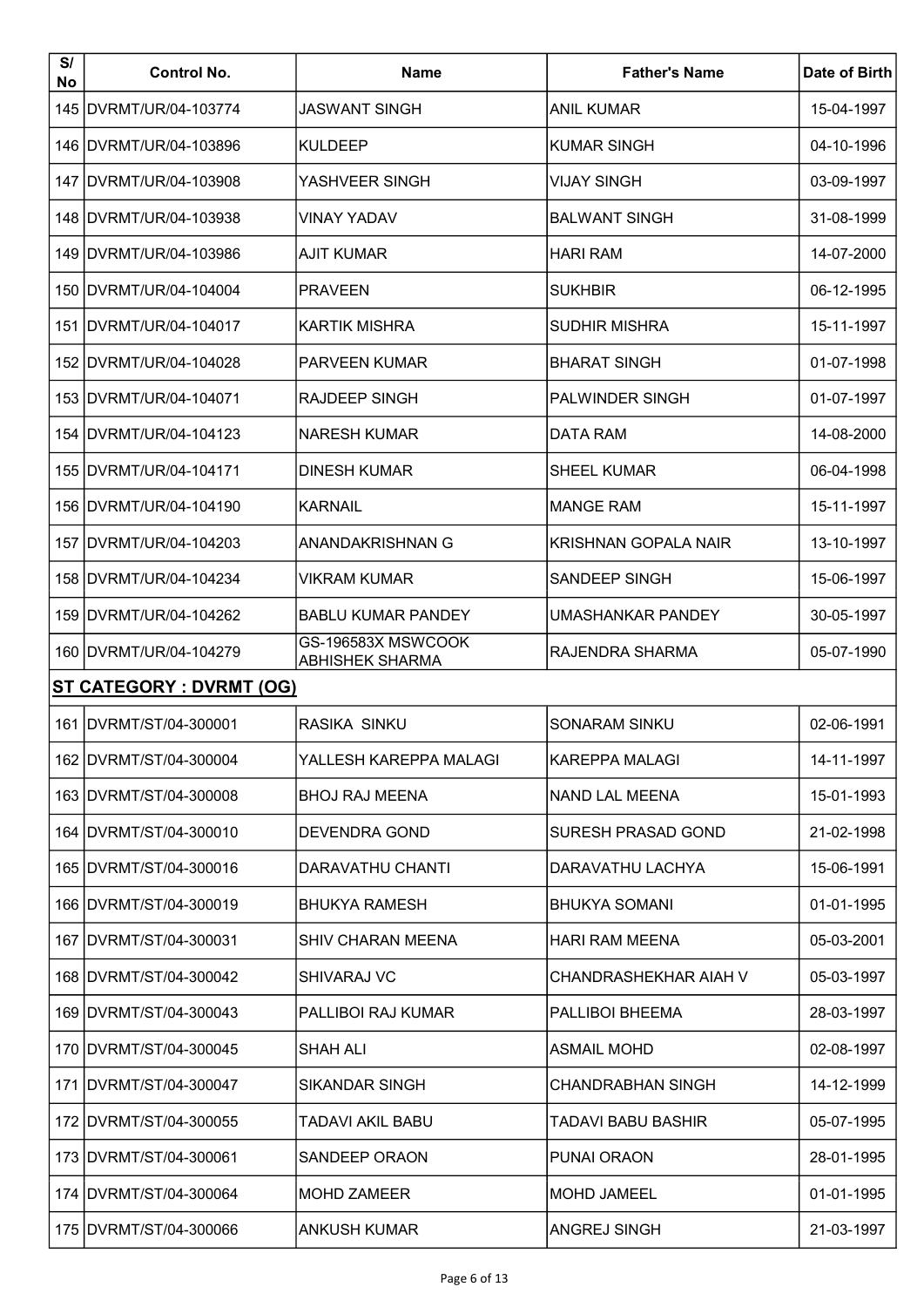| S/<br>No | <b>Control No.</b>       | Name                            | <b>Father's Name</b>        | Date of Birth |
|----------|--------------------------|---------------------------------|-----------------------------|---------------|
|          | 176   DVRMT/ST/04-300067 | PUTTEWAD KRISHNA DIGAMBAR       | IDIGAMBAR HARIBA PUTTEWAD   | 01-06-1991    |
|          | 177   DVRMT/ST/04-300087 | SUBHASH CHAND MEENA             | MISHRA RAM MEENA            | 08-06-1992    |
|          | 178 IDVRMT/ST/04-300092  | SOLANKE AKSHAY NAGORAOJI        | NAGORAOJI BHIMRAO SOLANKE   | 12-10-1993    |
|          | 179   DVRMT/ST/04-300096 | VIJAY KUMAR                     | <b>PRITAM SINGH</b>         | 29-09-1999    |
|          | 180 DVRMT/ST/04-300097   | LANGHI VIKAS KONDU              | <b>LANGHI KONDU VITTHAL</b> | 23-04-1997    |
|          | 181 IDVRMT/ST/04-300098  | <b>ABHISHEK MEENA</b>           | MAHIPAL SINGH MEENA         | 23-11-1999    |
|          | 182   DVRMT/ST/04-300102 | SIYARAM MEENA                   | <b>NARAYAN SINGH</b>        | 08-07-1993    |
|          | 183 DVRMT/ST/04-300115   | JITENDRA KUMAR MEENA            | <b>PRAHLAD MEENA</b>        | 03-04-1998    |
|          | 184   DVRMT/ST/04-300134 | <b>LAKHAN KUMAR SAH</b>         | <b>RAMLAL SAH</b>           | 12-06-2001    |
|          | 185 DVRMT/ST/04-300139   | JAINARAYAN MEENA                | <b>SHRI NARAYAN MEENA</b>   | 11-05-1994    |
|          | 186   DVRMT/ST/04-300162 | <b>MOHAMMAD RAFI</b>            | NOOR MOHAMMAD               | 28-04-1996    |
|          | 187 IDVRMT/ST/04-300180  | <b>HANDE VISHVANATH KAILAS</b>  | KAILAS                      | 25-11-1993    |
|          | 188 IDVRMT/ST/04-300183  | <b>GOVIND RAM MEENA</b>         | <b>BHOLU RAM MEENA</b>      | 01-05-1995    |
|          | 189 IDVRMT/ST/04-300184  | <b>BUKYA RAMU</b>               | <b>BUKYA BALU</b>           | 20-06-1995    |
|          | 190   DVRMT/ST/04-300185 | GOLDI                           | <b>MADAN LAL</b>            | 20-03-1992    |
|          | 191 DVRMT/ST/04-300191   | <b>KAMAL KISHOR</b>             | HANUMAN PRASAD MEENA        | 05-10-1994    |
|          | 192   DVRMT/ST/04-300192 | BADAVATH PAVAN NAYAK            | <b>BADAVATH PANTHULU</b>    | 08-09-1997    |
|          | 193 IDVRMT/ST/04-300195  | <b>JAIRAM MEENA</b>             | <b>BANSHIDHAR MEENA</b>     | 01-07-1991    |
|          | 194 DVRMT/ST/04-300196   | NARENDRA NINAMA                 | <b>DHARMAJI</b>             | 13-05-1993    |
|          | 195   DVRMT/ST/04-300202 | <b>UMESH RAM</b>                | <b>CHANDRAMA RAM</b>        | 10-12-1991    |
|          | 196   DVRMT/ST/04-300217 | <b>BHAGWAN SAHAI MEENA</b>      | <b>GIRRAJ PRASAD MEENA</b>  | 10-08-1995    |
|          | 197   DVRMT/ST/04-300222 | <b>VIKAS</b>                    | <b>BALWAN</b>               | 19-07-1997    |
|          | 198   DVRMT/ST/04-300224 | <b>GAWAD KISHOR DNYANESHWAR</b> | IDNYANESHWAR                | 04-07-1994    |
|          | 199 DVRMT/ST/04-300240   | <b>PARVEEN KUMAR</b>            | <b>RAJENDER SINGH</b>       | 06-10-1999    |
|          | 200 DVRMT/ST/04-300246   | JITENDRA KUMAR MEENA            | <b>SHRIRAM MEENA</b>        | 20-06-1999    |
|          | 201   DVRMT/ST/04-300252 | <b>HEMANT MEENA</b>             | <b>GOKULCHAND MEENA</b>     | 23-10-1997    |
|          | 202   DVRMT/ST/04-300258 | <b>RAJU GOND</b>                | <b>RAM RATAN GOND</b>       | 13-04-2001    |
|          | 203   DVRMT/ST/04-300262 | <b>GEDAM YOGESH SHARAD</b>      | <b>SHARAD GEDAM</b>         | 14-07-1990    |
|          | 204   DVRMT/ST/04-300265 | RAJENDRA PRASAD MEENA           | <b>JAY RAM MEENA</b>        | 01-07-1994    |
|          | 205 IDVRMT/ST/04-300267  | SITA RAM MEENA                  | PRABHU DAYAL MEENA          | 15-05-1996    |
|          | 206   DVRMT/ST/04-300270 | RAJKUMAR MEENA                  | PARMANAND MEENA             | 12-07-1997    |
|          | 207   DVRMT/ST/04-300274 | TEEKA RAM MEENA                 | RAMESH CHAND MEENA          | 05-03-1994    |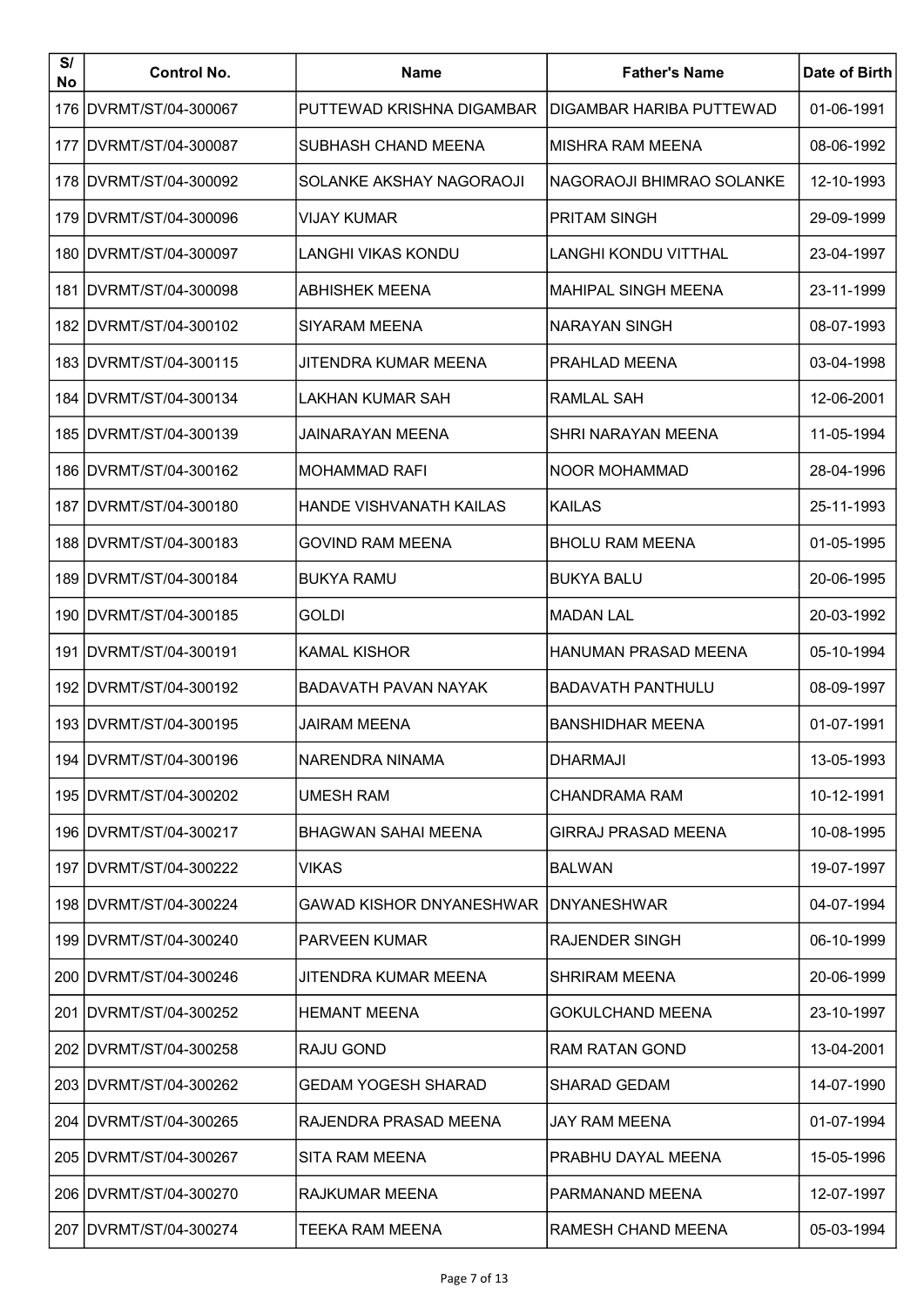| S/<br>No | <b>Control No.</b>       | <b>Name</b>                   | <b>Father's Name</b>         | Date of Birth |
|----------|--------------------------|-------------------------------|------------------------------|---------------|
|          | 208 DVRMT/ST/04-300275   | AKSHAY KUMAR MEENA            | <b>DESH RAJ</b>              | 01-10-1994    |
|          | 209 DVRMT/ST/04-300284   | ATRAM DIPAK RAMAJI            | ATRAM RAMAJI RAGHU           | 27-07-1992    |
|          | 210 DVRMT/ST/04-300289   | <b>SURAJ KUMAR</b>            | <b>MOHAN KHARWAR</b>         | 10-10-1996    |
|          | 211 IDVRMT/ST/04-300291  | <b>SHRAVAN KUMRE</b>          | <b>GULAB</b>                 | 05-06-1996    |
|          | 212 DVRMT/ST/04-300297   | VIKASH MEENA                  | JAGDEESH PRASAD MEENA        | 15-04-1994    |
|          | 213 IDVRMT/ST/04-300303  | DEEPAK KUMAR                  | <b>SHANKAR DASS</b>          | 06-03-1999    |
|          | 214 IDVRMT/ST/04-300304  | <b>SUNNY KUMAR</b>            | <b>MOHAN KHARWAR</b>         | 05-07-1998    |
|          | 215 DVRMT/ST/04-300305   | <b>BISHWANATH HEMBROM</b>     | RAM CHANDRA HEMBROM          | 14-08-1992    |
|          | 216 DVRMT/ST/04-300318   | SANDEEP KUMAR                 | RAMA SHANKAR                 | 05-07-1997    |
|          | 217 IDVRMT/ST/04-300319  | <b>SAHIL SHARMA</b>           | <b>MOHINDER PAL</b>          | 07-05-1999    |
|          | 218 IDVRMT/ST/04-300322  | <b>SHATURADAN KUMAR</b>       | <b>BIRBAL GOND</b>           | 10-01-1996    |
|          | 219 IDVRMT/ST/04-300326  | <b>BHUKYA RAMKI NAYAK</b>     | <b>B KALU</b>                | 16-02-1995    |
|          | 220 DVRMT/ST/04-300329   | <b>ABHISHEK KUMAR</b>         | <b>MANOHAR LAL</b>           | 17-08-1997    |
|          | 221 DVRMT/ST/04-300330   | <b>KARPATE DINESH SHAMRAO</b> | <b>SHAMRAO DHADU KARPATE</b> | 06-09-1990    |
|          | 222   DVRMT/ST/04-300339 | <b>DIBAKAR PARIHASTA</b>      | <b>MEBALAL PARIHASTA</b>     | 29-09-1992    |
|          | 223 DVRMT/ST/04-300341   | <b>GHANSHYAM MEENA</b>        | <b>LALARAM MEENA</b>         | 14-07-1993    |
|          | 224 DVRMT/ST/04-300348   | DHARAMSOTH SANTHOSH           | DHARAMSOTH SHANKAR NAYAK     | 28-06-1992    |
|          | 225 DVRMT/ST/04-300349   | <b>AZMEERA RAMESH</b>         | <b>AZMEERA PANTHULU</b>      | 28-06-1991    |
|          | 226 DVRMT/ST/04-300355   | <b>VIKAS MEENA</b>            | <b>SUVALAL MEENA</b>         | 28-06-2001    |
|          | 227 DVRMT/ST/04-300357   | <b>RAM GOVIND GOND</b>        | <b>KEDAR NATH</b>            | 15-07-1998    |
|          | 228   DVRMT/ST/04-300392 | MAHENDRA KUMAR MEENA          | DAMODAR PRASAD MEENA         | 08-07-1997    |
|          | 229 DVRMT/ST/04-300398   | <b>RAJ KUMAR</b>              | VISHWANATH                   | 09-08-1992    |
|          | 230   DVRMT/ST/04-300406 | JAIPRAKASH                    | <b>RAMRATAN</b>              | 25-04-2000    |
|          | 231 DVRMT/ST/04-300408   | TADAVI ALMODDIN HABIB         | TADAVI HABIB SULATAN         | 04-06-1993    |
|          | 232   DVRMT/ST/04-300414 | PAWAR SWAPNIL AMBADAS         | AMBADAS FULSING PAWAR        | 22-12-1992    |
|          | 233   DVRMT/ST/04-300418 | YOGENDRA MEENA                | KAILASH CHANDRA MEENA        | 18-04-1999    |
|          | 234   DVRMT/ST/04-300421 | <b>BAGUL RAKESH ABHIMAN</b>   | <b>BAGUL ABHIMAN SUKA</b>    | 03-11-1994    |
|          | 235   DVRMT/ST/04-300427 | <b>HAJARI LAL MEENA</b>       | KALYAN SAHAY MEENA           | 10-06-1998    |
|          | 236   DVRMT/ST/04-300430 | <b>SUNNY</b>                  | <b>GIAN CHAND</b>            | 20-11-1994    |
|          | 237 IDVRMT/ST/04-300450  | JAISINGH MEENA                | KANA RAM MEENA               | 07-07-1995    |
|          | 238   DVRMT/ST/04-300454 | ISHI PANKAJ BHURESH           | <b>BHURESH</b>               | 14-04-1991    |
|          | 239   DVRMT/ST/04-300457 | GAIKAWAD YOGESH HIRAMAN       | GAIKAWAD HIRAMAN VISHNU      | 07-03-1998    |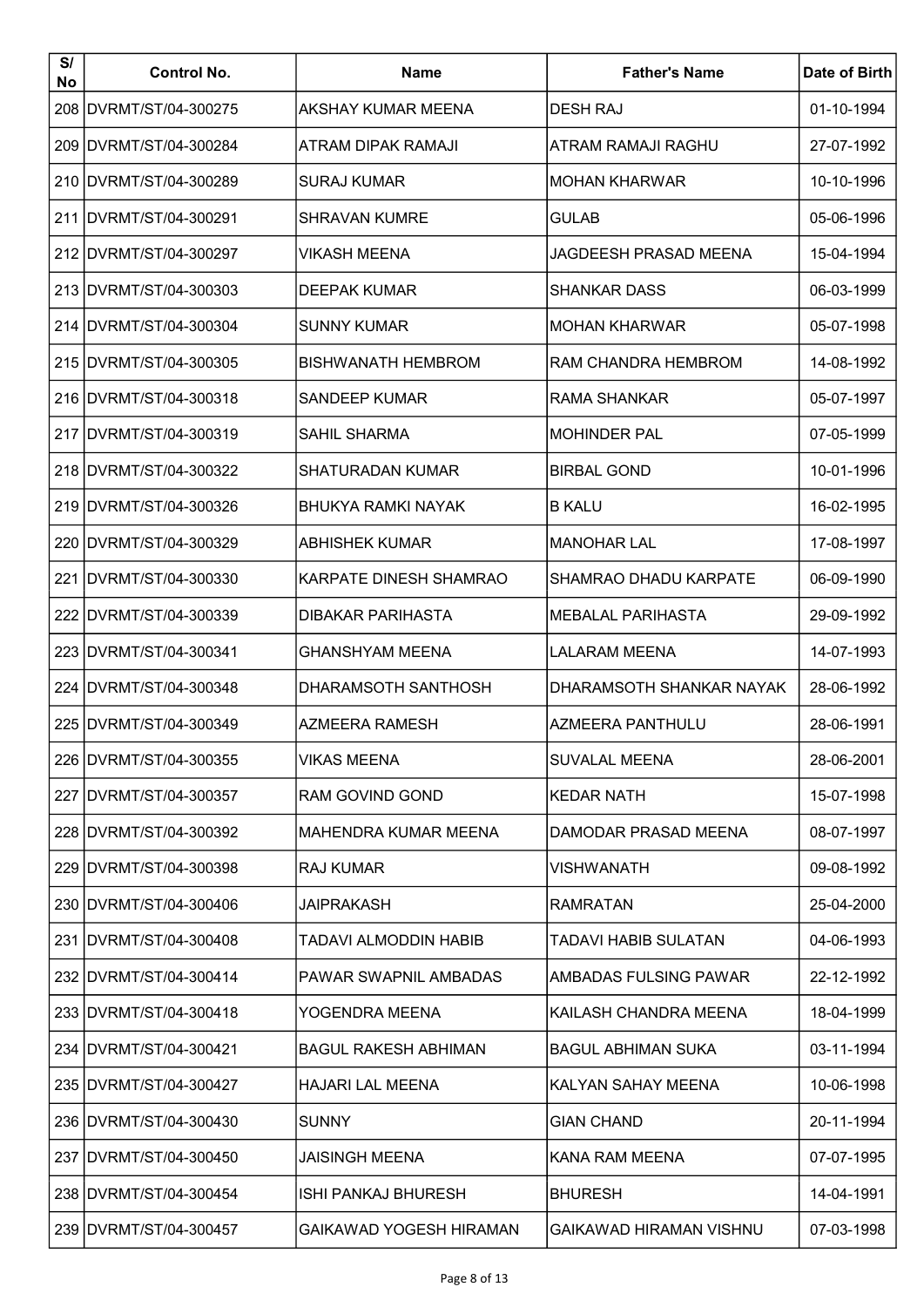| S/<br>No | <b>Control No.</b>       | <b>Name</b>                                   | <b>Father's Name</b>                          | Date of Birth |
|----------|--------------------------|-----------------------------------------------|-----------------------------------------------|---------------|
|          | 240   DVRMT/ST/04-300467 | YALLAPPA NAYAK                                | <b>MALAKAPPA</b>                              | 25-04-1991    |
|          | 241 DVRMT/ST/04-300488   | <b>GOURAV TANDON</b>                          | <b>RAM PAL TANDON</b>                         | 13-03-1990    |
|          | 242 DVRMT/ST/04-300490   | <b>SACHIN KUMAR</b>                           | <b>JAISI RAM</b>                              | 10-10-1998    |
|          | 243   DVRMT/ST/04-300493 | YOGESH MEENA                                  | JALLI RAM MEENA                               | 23-09-1996    |
|          | 244 IDVRMT/ST/04-300503  | <b>RAVI MEENA</b>                             | <b>RAM SINGH MEENA</b>                        | 30-05-1993    |
|          | 245 IDVRMT/ST/04-300510  | <b>RAHUL</b>                                  | <b>SHESHRAO</b>                               | 18-03-1996    |
|          | 246 IDVRMT/ST/04-300514  | <b>BHARAT RAJ MEENA</b>                       | <b>NOSAR SINGH</b>                            | 08-09-1994    |
|          | 247   DVRMT/ST/04-300523 | <b>RAHUL MEENA</b>                            | ROTASH MEENA                                  | 01-07-1997    |
|          | 248 DVRMT/ST/04-300531   | <b>SHUBHAM MEENA</b>                          | <b>LALLU RAM MEENA</b>                        | 05-02-1998    |
|          | 249   DVRMT/ST/04-300535 | <b>KHADE DIPAK VITTHAL</b>                    | VITTHAL                                       | 16-07-1994    |
|          | 250   DVRMT/ST/04-300560 | MEENA PANKAJKUMAR JAISINGH                    | JAI SINGH                                     | 23-06-1996    |
|          | 251   DVRMT/ST/04-300572 | VIKRAM MEENA                                  | KAILASH CHAND MEENA                           | 10-08-1990    |
|          | 252   DVRMT/ST/04-300591 | ROHIT                                         | <b>CHUNNI LAL</b>                             | 06-07-1997    |
|          | 253 DVRMT/ST/04-300592   | <b>CHAKATE SURESH HARIDAS</b>                 | <b>HARIDAS DASARAM CHAKATE</b>                | 13-01-1998    |
|          | 254   DVRMT/ST/04-300608 | SONU KUMAR MEENA                              | RADHE LAL MEENA                               | 02-04-1995    |
|          | 255 DVRMT/ST/04-300627   | <b>SUNIL MEENA</b>                            | <b>RADHEYSHYAM</b>                            | 12-09-1996    |
|          | 256 DVRMT/ST/04-300642   | <b>RAHUL MEENA</b>                            | <b>HAJARI LAL MEENA</b>                       | 22-07-2000    |
|          | 257 DVRMT/ST/04-300644   | CHAVAN MAHENDRABHAI<br><b>BHAGWANBHAI</b>     | <b>CHAVAN BHAGWAN BHAI</b>                    | 27-05-1992    |
|          | 258 DVRMT/ST/04-300656   | <b>BEDARE GANESH HARISH</b><br><b>CHANDRA</b> | <b>HARISHCHANDRA SHAMRAO</b><br><b>BEDARE</b> | 11-05-1999    |
|          | 259 DVRMT/ST/04-300673   | <b>BAJARANG LAL MEENA</b>                     | RICHHPAL MEENA                                | 05-10-1992    |
|          | 260   DVRMT/ST/04-300674 | <b>MANISH KUMAR</b>                           | <b>MAHAVEER PRASAD</b>                        | 01-01-1995    |
|          | 261   DVRMT/ST/04-300681 | VIKRAM KUMAR MEENA                            | RAMJI LAL MEENA                               | 07-07-1994    |
|          | 262   DVRMT/ST/04-300682 | RAKESH KUMAR MEENA                            | <b>CHHOTE LAL MEENA</b>                       | 18-08-1994    |
|          | 263 DVRMT/ST/04-300685   | <b>GIRIRAJ PRASAD MEENA</b>                   | KALU RAM MEENA                                | 07-12-1997    |
|          | 264   DVRMT/ST/04-300693 | <b>SUNIL KUMAR MEENA</b>                      | <b>BABU LAL MEENA</b>                         | 11-01-1997    |
|          | 265   DVRMT/ST/04-300700 | SILMARTH RAJASHEKAR                           | S DHASHARATHAM                                | 06-06-2000    |
|          | 266 DVRMT/ST/04-300709   | KHEM CHAND MEENA                              | KHAIRATI LAL MEENA                            | 24-11-1993    |
|          | 267   DVRMT/ST/04-300729 | RAJU RUPESH KHALKHO                           | <b>MARIYANUS KHALKHO</b>                      | 02-03-1998    |
|          | 268 IDVRMT/ST/04-300731  | RAJESH KUMAR MEENA                            | TULSI RAM MEENA                               | 03-11-1994    |
|          | 269 IDVRMT/ST/04-300733  | <b>HARMESH KUMAR</b>                          | <b>GIRRAJ SINGH MEENA</b>                     | 07-06-1995    |
|          | 270   DVRMT/ST/04-300743 | <b>HANSRAJ MEENA</b>                          | SITARAM MEENA                                 | 15-07-1997    |
|          | 271   DVRMT/ST/04-300763 | RAHUL SINGH                                   | <b>KARNAIL SINGH</b>                          | 24-05-1999    |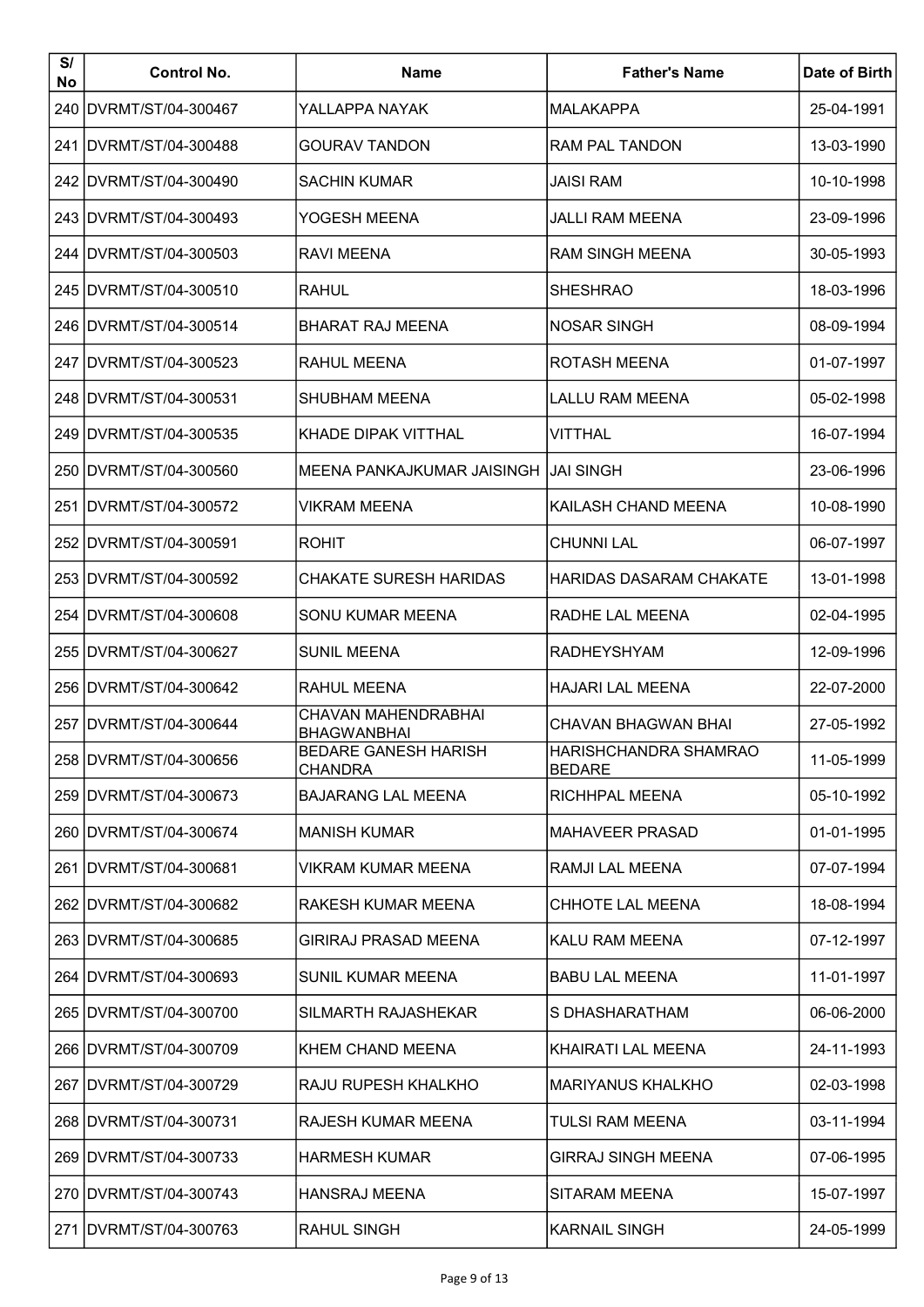| S/<br>No | <b>Control No.</b>               | <b>Name</b>                                | <b>Father's Name</b>         | Date of Birth |
|----------|----------------------------------|--------------------------------------------|------------------------------|---------------|
| 272      | DVRMT/ST/04-300776               | <b>DESH RAJ MEENA</b>                      | <b>MOTI LAL MEENA</b>        | 04-01-1999    |
|          | 273 IDVRMT/ST/04-300785          | PARADHI SHARAD SUKALAL                     | PARADHI SUKALAL FULA         | 16-05-1998    |
|          | 274 IDVRMT/ST/04-300789          | <b>DEVENDRA</b>                            | KARAN SINGH MEENA            | 14-05-1997    |
|          | 275 IDVRMT/ST/04-300792          | <b>HARIOM MEENA</b>                        | KAMLESH KUMAR MEENA          | 01-07-2000    |
|          | 276 IDVRMT/ST/04-300800          | <b>DINESH KUMAR</b>                        | <b>PREM</b>                  | 04-07-1997    |
|          | 277 IDVRMT/ST/04-300803          | <b>GANGURDE NILESH ASHOK</b>               | <b>GANGURDE ASHOK MEHADU</b> | 31-05-1997    |
|          | 278 IDVRMT/ST/04-300804          | DHARM PAL MEENA                            | PRABHU NARAYAN MEENA         | 07-06-1994    |
|          | 279 IDVRMT/ST/04-300807          | RAJNISH KUMAR GAUD                         | <b>UDAY GAUD</b>             | 25-06-1998    |
|          | 280 IDVRMT/ST/04-300812          | <b>GAJENDRA RAWTE</b>                      | <b>KANTIRAM RAWTE</b>        | 24-03-1997    |
|          | 281 IDVRMT/ST/04-300815          | <b>KAILASH CHAND</b>                       | <b>DALA RAM</b>              | 08-10-1995    |
|          | 282 DVRMT/ST/04-300824           | PARADHI SUDARSHAN BHATU                    | PARADHI BHATU CHAGAN         | 25-12-1995    |
|          | 283 IDVRMT/ST/04-300828          | WAGH GANESH KAILAS                         | KAILAS SANDU WAGH            | 04-02-1999    |
|          | 284 DVRMT/ST/04-300829           | <b>MALE PRASHANT SURESH</b>                | <b>MALE SURESH UTTAM</b>     | 04-10-1994    |
|          | 285 IDVRMT/ST/04-300832          | <b>MUNESH KUMAR</b>                        | <b>BHAWANI SINGH</b>         | 01-07-1999    |
|          | 286 DVRMT/ST/04-300843           | SANJAY KUMAR                               | <b>CHUHRU RAM</b>            | 28-03-1999    |
|          | 287   DVRMT/ST/04-300861         | LAVAKESH MEENA                             | KISHORI LAL MEENA            | 18-08-1996    |
|          | 288 DVRMT/ST/04-300864           | PRAYANK SINGH PARASTE                      | <b>PREM SINGH PARASTE</b>    | 24-01-1992    |
|          | 289 DVRMT/ST/04-300866           | DHONE NANDLAL NAMDEV                       | DHONE NAMDEV LIMBRAJ         | 01-09-1994    |
|          | 290 DVRMT/ST/04-300873           | <b>VIJAY SINGH</b>                         | YADRAM SINGH                 | 30-03-1997    |
|          | 291   DVRMT/ST/04-300879         | KHUSHI RAM MEENA                           | PARDAN LAL MEENA             | 06-03-1994    |
|          | 292 DVRMT/ST/04-300896           | <b>VEER SINGH MEENA</b>                    | <b>GAJANAND MEENA</b>        | 04-07-1999    |
|          | 293   DVRMT/ST/04-300901         | <b>BHEEMASHI LINGARADDI</b>                | <b>SIDDAPPA</b>              | 16-05-1999    |
|          | 294   DVRMT/ST/04-300909         | <b>RAM KRISHAN</b>                         | <b>NEHRU RAM</b>             | 11-03-1995    |
|          | 295   DVRMT/ST/04-300926         | <b>BHUBNESHWAR SINGH</b>                   | <b>RAJ KUMAR</b>             | 15-02-2000    |
|          | 296   DVRMT/ST/04-300928         | AKRAM MOHAMMED                             | <b>MUSTAK MOHAMMED</b>       | 01-05-1999    |
|          | 297   DVRMT/ST/04-300938         | KULDEEP KESHAV BHANGARE                    | <b>BHANGARE KESHAV</b>       | 13-05-1994    |
|          | 298   DVRMT/ST/04-300959         | GS-185585H MSWCARP RANJEET<br><b>SINGH</b> | <b>SANTOSH SINGH</b>         | 09-10-1978    |
|          | 299 DVRMT/ST/04-300960           | GS-197030N MSWPNR<br><b>SANDEEP KUMAR</b>  | <b>KEDAR NATH</b>            | 07-11-1991    |
|          | 300 IDVRMT/ST/04-300963          | SAYAM ASHISH PRABHAKAR                     | <b>PRABHAKAR</b>             | 29-05-1994    |
|          | <b>EWS CATEGORY : DVRMT (OG)</b> |                                            |                              |               |
|          | 301   DVRMT/EWS/04- 500002       | <b>SHAIKH TURAB</b>                        | SHAIKH CHAND SAB             | 15-06-1996    |
|          | 302 DVRMT/EWS/04-500006          | <b>KULDEEP</b>                             | <b>JAIPAL</b>                | 15-08-1997    |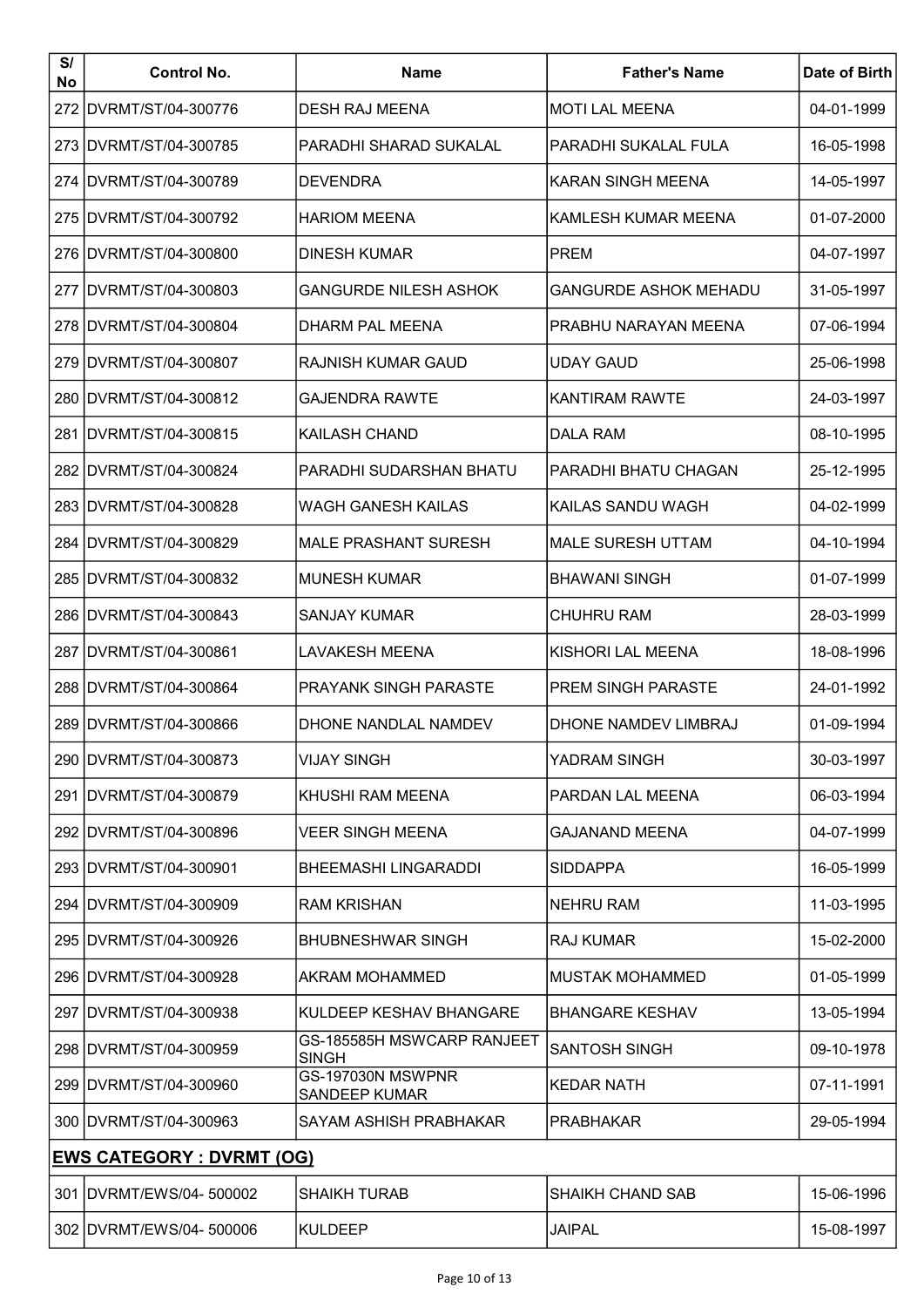| S/<br>No | <b>Control No.</b>                     | <b>Name</b>                  | <b>Father's Name</b>                | Date of Birth |
|----------|----------------------------------------|------------------------------|-------------------------------------|---------------|
|          | 303 DVRMT/EWS/04-500008                | <b>ADITYA SHARMA</b>         | <b>KRISHAN KUMAR</b>                | 15-02-1997    |
|          | 304 IDVRMT/EWS/04-500014               | <b>ANIL KUMAR</b>            | <b>SATISH KUMAR</b>                 | 18-03-1997    |
|          | 305 DVRMT/EWS/04- 500018               | <b>NITESH SINGH</b>          | <b>SHIVAJI SINGH</b>                | 07-08-1999    |
|          | 306 DVRMT/EWS/04- 500019               | SONU                         | RAJA RAM                            | 12-12-1999    |
|          | 307 IDVRMT/EWS/04- 500028              | <b>SUDHIR</b>                | <b>BALBIR SINGH</b>                 | 10-05-1997    |
|          | 308 DVRMT/EWS/04- 500050               | PARUL                        | <b>LAXMAN SINGH</b>                 | 19-08-1999    |
|          | 309 IDVRMT/EWS/04-500067               | VISHAL                       | <b>SADHURAM</b>                     | 01-01-2000    |
|          | 310 DVRMT/EWS/04-500097                | <b>SUMIT</b>                 | <b>SATPAL SINGH</b>                 | 16-10-1999    |
|          | 311 DVRMT/EWS/04-500127                | <b>SHUBHAM DILIP PATIL</b>   | <b>DILIP SOPAN PATIL</b>            | 28-02-1997    |
|          | 312 DVRMT/EWS/04- 500138               | <b>PARAMJEET</b>             | <b>SHRI BHAGWAN</b>                 | 28-10-1998    |
|          | 313 DVRMT/EWS/04-500157                | <b>ANIL KUMAR</b>            | <b>JAGBIR</b>                       | 01-07-1996    |
|          | 314 DVRMT/EWS/04- 500170               | <b>VIKEE KUMAR</b>           | <b>LALAN SINGH</b>                  | 31-03-2001    |
|          | 315 DVRMT/EWS/04- 500172               | <b>BHANWAR SINGH RATHORE</b> | <b>GULAB SINGH</b>                  | 05-01-2000    |
|          | 316 DVRMT/EWS/04- 500181               | <b>DEEPAK MOR</b>            | <b>SUBASH MOR</b>                   | 20-05-1999    |
|          | 317   DVRMT/EWS/04- 500235             | <b>SURYA VIKRAM SINGH</b>    | PREMSHANKAR SINGH                   | 15-07-2000    |
|          | 318 DVRMT/EWS/04- 500241               | <b>SACHIN</b>                | ISHWAR                              | 11-12-1997    |
|          | 319 DVRMT/EWS/04- 500266               | <b>ASHISH</b>                | <b>SATYAWAN</b>                     | 27-03-1999    |
|          | 320 DVRMT/EWS/04- 500282               | <b>MOHAMMAD MOIZ</b>         | <b>MOHAMMAD HAFEEZ</b>              | 07-01-2000    |
|          | <b>ESM ALL CATEGORIES : DVRMT (OG)</b> |                              |                                     |               |
|          | 321   DVRMT/ESM-UR/04-199502           | <b>KULWINDER SINGH</b>       | <b>DC SINGH</b>                     | 09-06-1982    |
|          | 322 DVRMT/ESM-UR/04-199503             | <b>SANTOSH KUMAR</b>         | RAMANAND SHARMA                     | 20-12-1985    |
|          | 323 IDVRMT/ESM-UR/04-199507            | <b>RAJESH SINGH</b>          | <b>GURDEV SINGH</b>                 | 10-03-1975    |
|          | 324   DVRMT/ESM-UR/04-199510           | <b>BRIKESH KUMAR SINGH</b>   | SINGHASAN SINGH                     | 01-11-1974    |
|          | 325   DVRMT/ESM-UR/04-199511           | <b>GURCHARAN SINGH</b>       | <b>SUKHDEV SINGH</b>                | 08-06-1983    |
|          | 326   DVRMT/ESM-UR/04-199512           | <b>GOPAL SINGH SIMAR</b>     | <b>CHATRA RAM</b>                   | 20-08-1982    |
|          | 327   DVRMT/ESM-UR/04-199513           | NANGARE SHIVAJI              | <b>ANANT</b>                        | 25-06-1980    |
|          | 328   DVRMT/ESM-UR/04-199514           | JOGINDER SINGH               | <b>SUKHDEV SINGH</b>                | 13-07-1983    |
|          | 329 IDVRMT/ESM-UR/04-199520            | KADAM GANESH CHANDRAKANT     | KADAM CHANDRAKANT<br><b>TUKARAM</b> | 10-11-1981    |
|          | 330   DVRMT/ESM-UR/04-199523           | <b>JASVIR SINGH</b>          | <b>SOHAN SINGH</b>                  | 27-06-1982    |
|          | 331 IDVRMT/ESM-UR/04-199525            | PATIL YOGESH BANSILAL        | PATIL BANSILAL DANGAL               | 07-05-1985    |
|          | 332 IDVRMT/ESM-UR/04-199526            | <b>SUKHDEV SINGH</b>         | <b>JAGTAR SINGH</b>                 | 20-08-1983    |
|          | 333   DVRMT/ESM-UR/04-199527           | <b>DEVENDRA SINGH</b>        | KAILASH SINGH                       | 24-06-1985    |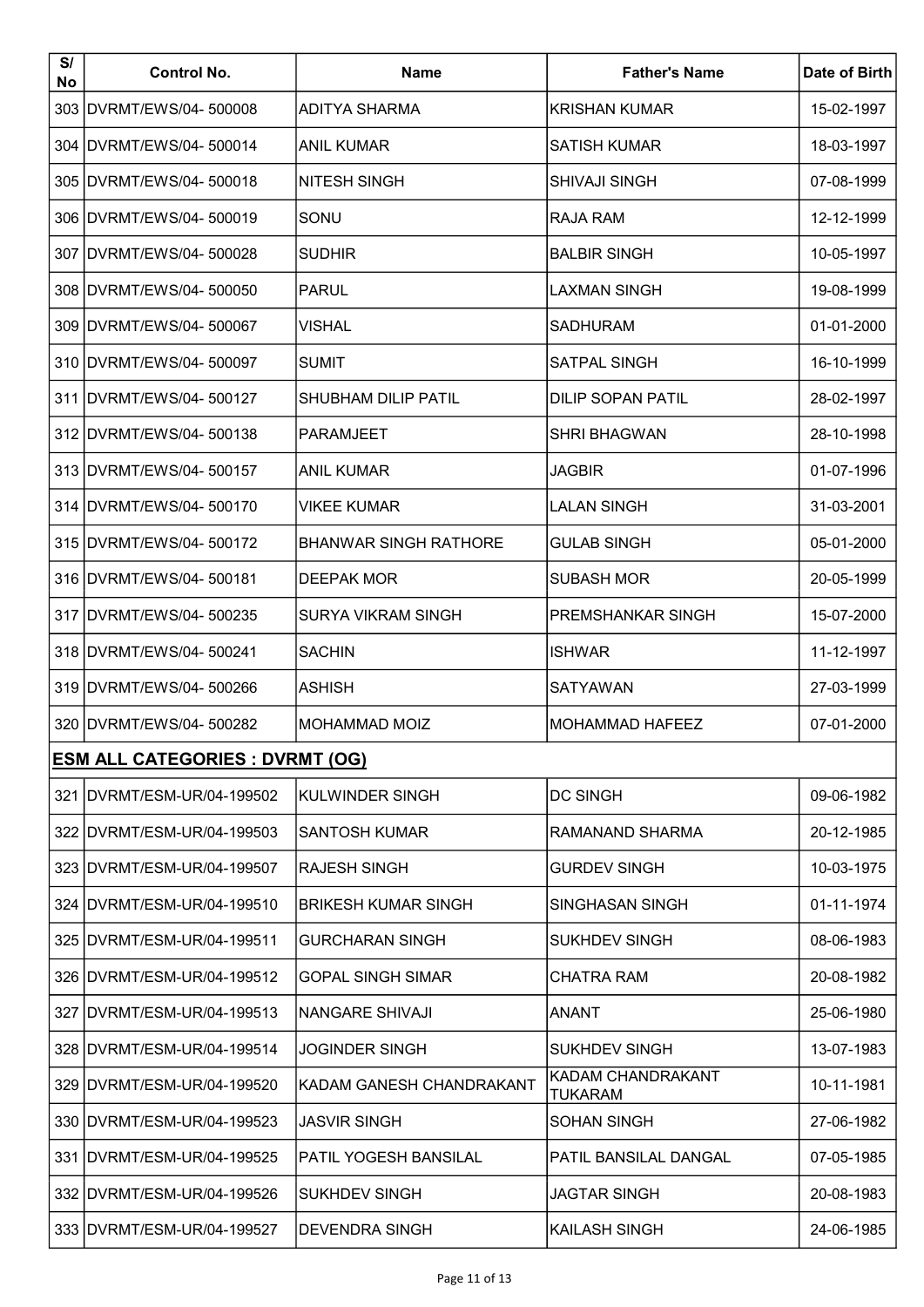| S/<br>No | <b>Control No.</b>           | <b>Name</b>                                  | <b>Father's Name</b>        | Date of Birth |
|----------|------------------------------|----------------------------------------------|-----------------------------|---------------|
|          | 334 DVRMT/ESM-UR/04-199529   | <b>SARBJEET SINGH</b>                        | <b>GURDIP SINGH</b>         | 28-06-1984    |
|          | 335   DVRMT/ESM-UR/04-199531 | <b>RACHHPAL SINGH</b>                        | <b>GURNAM SINGH</b>         | 13-12-1980    |
|          | 336   DVRMT/ESM-UR/04-199533 | AJAY KUMAR TIWARI                            | <b>RAM BAHOR TIWARI</b>     | 01-07-1982    |
|          | 337   DVRMT/ESM-UR/04-199539 | GHADAGE KALURAM BABAN                        | <b>BABAN</b>                | 10-10-1973    |
|          | 338 IDVRMT/ESM-UR/04-199540  | <b>GOVIND SINGH MAHARA</b>                   | MOHAN SINGH MAHARA          | 10-06-1982    |
|          | 339 IDVRMT/ESM-UR/04-199542  | <b>SURINDER SINGH</b>                        | <b>SANSAR CHAND</b>         | 10-05-1983    |
|          | 340   DVRMT/ESM-UR/04-199544 | JASBIR SINGH                                 | <b>MALKIT SINGH</b>         | 21-08-1983    |
|          | 341   DVRMT/ESM-UR/04-199545 | IRAJ PAL                                     | <b>DAYA CHAND</b>           | 28-04-1984    |
|          | 342 DVRMT/ESM-UR/04-199546   | IPANKAJ SINGH                                | LUXMINARAYAN SINGH          | 04-11-1984    |
|          | 343   DVRMT/ESM-UR/04-199547 | <b>IMORE VILAS HAMUMANT</b>                  | <b>HANUMANT</b>             | 01-06-1981    |
|          | 344   DVRMT/ESM-UR/04-199549 | RAM NARAYAN YADAV                            | <b>LAL MUNI YADAV</b>       | 01-07-1982    |
|          | 345   DVRMT/ESM-UR/04-199551 | JEERU TARAKESH                               | PARASURAMAREDDY             | 24-04-1976    |
|          | 346   DVRMT/ESM-UR/04-199552 | <b>SUKHDEV SINGH</b>                         | <b>JASBIR SINGH</b>         | 15-11-1981    |
|          | 347   DVRMT/ESM-UR/04-199553 | SHEKHAWAT DIPENDRA SINGH<br><b>RAGHUNATH</b> | RAGHUNATH SINGH SHEKHAWAT   | 24-09-1984    |
|          | 348   DVRMT/ESM-UR/04-199555 | <b>ANIL PRATAP</b>                           | RAJENDRA SINGH              | 10-09-1984    |
|          | 349   DVRMT/ESM-UR/04-199556 | INAUSAD ALI                                  | <b>GAYASUDDIN</b>           | 20-11-1974    |
|          | 350 IDVRMT/ESM-UR/04-199558  | RAJIB KUMAR                                  | SUNIL PRASAD SINGH          | 12-04-1985    |
|          | 351 IDVRMT/ESM-UR/04-199561  | <b>GURMIT SINGH</b>                          | <b>MILKHA SINGH</b>         | 05-03-1981    |
|          | 352 IDVRMT/ESM-UR/04-199563  | RAVI SHARAN TIWARI                           | RAJESHWAR PRASAD TIWARI     | 10-05-1978    |
|          | 353   DVRMT/ESM-UR/04-199564 | ANJAN KUMAR                                  | <b>RAM KUMAR</b>            | 05-06-1973    |
|          | 354   DVRMT/ESM-UR/04-199572 | <b>SAYYED NURUDDIN IMAM</b><br>KASHIM        | SAYYED IMAMKASIM            | 01-06-1984    |
|          | 355 IDVRMT/ESM-UR/04-199575  | SHAHNAWAZ AHMAD WANI                         | <b>MOHD AKBAR WANI</b>      | 30-03-1983    |
|          | 356 IDVRMT/ESM-UR/04-199577  | <b>ANKIT KUMAR</b>                           | YOGINDER KUMAR              | 18-10-1983    |
|          | 357   DVRMT/ESM-UR/04-199581 | IKOUSHAL KUMAR                               | <b>KAMESHWAR SINGH</b>      | 14-02-1986    |
|          | 358 IDVRMT/ESM-UR/04-199593  | SATHE NILESH ACCHUT                          | SATHE ACCHUT MOHANRAO       | 25-04-1986    |
|          | 359 IDVRMT/ESM-UR/04-199596  | IRAJESH KUMAR                                | RAMMURTI BANA               | 16-11-1975    |
|          | 360 IDVRMT/ESM-UR/04-199599  | <b>GAIKWAD SUDHIR BAPU</b>                   | <b>GAIKWAD BAPU BHIKAJI</b> | 09-06-1976    |
|          | 361   DVRMT/ESM-UR/04-199605 | <b>SANJIB SINGH</b>                          | KULA KR SINGH               | 08-02-1985    |